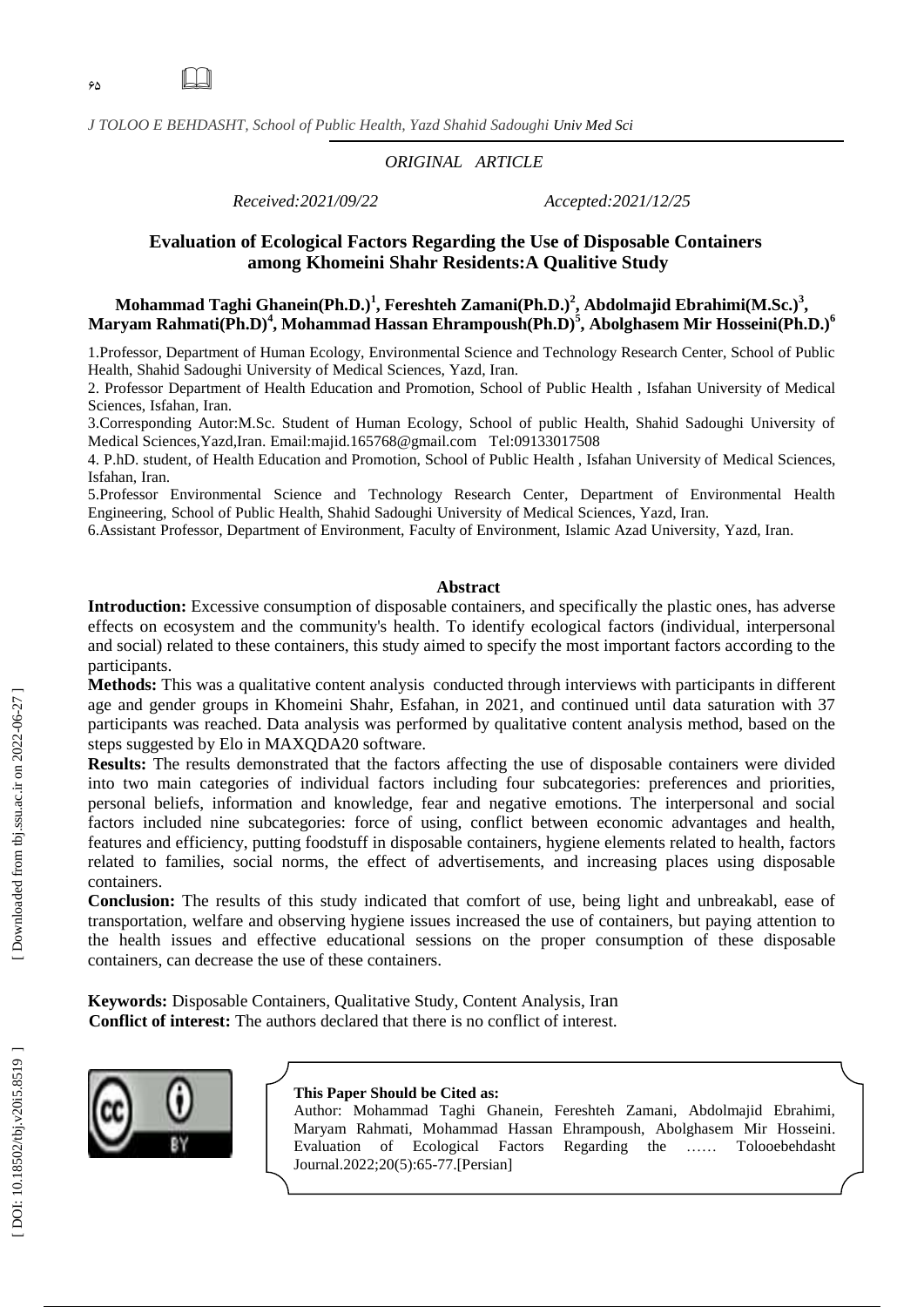محمد تقی قانعیان و همکاران

**بررسی عَاهل اکَلَژیک هرتبط با استفادُ از اًَاع ظرٍف یکبار هصرف درساکٌیي خویٌیشْر، یک هطالعِ کیفی** نویسندگان: محمدتقی قانعیان<sup>'</sup>،فرشته زمانی'، عبدالمجید ابراهیمی''، مریم رحمتی''، محمدحسن احرام پوش<sup>0</sup>، ابوالقاسم میرحسینی<sup>۶</sup> ۱. استاد کروه آ کولوژی انسانی، مر گز تحقیقات علوم و فناوری محیط زیست، دانشکله بهداشت، دانشگاه علوم پزشکی و خدمات بهداشتی درمانی شهید صدوقی ، یزد، ایران. ۲. استاد ً کروه آموزش بهداشت و ارتقاء سلامت، دانشکده بهداشت ، دانشکاه علوم پزشکی و خدمات بهداشتی درمانی اصفهان ، اصفهان ،ایران. i.فویسنده مسئول: دانشجوی کارشناس ارشد اکولوژی انسانی، دانشکده بهداشت، دانشگاه علوم پزشکی و خدمات بهداشتی درمانی شهید صدوقی، یزد، ایران. تلفن تماس:۰۹۱۳۳۰۱۷۵۰۸ Gmail:majid.165768@gmail.com .دانشجوی د کتری آموزش بهداشت و ارتقاء سلامت، دانشکده بهداشت ، دانشگاه علوم پزشکی و خدمات بهداشتی درمـانی اصفهان، اصفهان ، ایران. ۵. استاد گروه مهندسی بهداشت محیط، مركز تحقیقـات علـوم و فنـاوری محـیط زیسـت، دانشـكده بهداشـت، دانشـگاه علـوم پزشكی و خدمات بهداشتی درمانی شهید صدوقی ، یزد، ایران. ۶ . استادیار کروه محیط زیست، دانشکده محیط زیست، دانشکاه آزاد اسلامی، یزد، ایران. **طلوع بهداشت دو ماهنامه علمی پژوهشی دانشكده بهداشت يزد سال بیستم شماره پنجم آذر و دی 1400 شماره مسلسل: 89** تاریخ وصول: ۱۴۰۰/۰۹/۲۲ ناریخ پدیرش: ۱۴۰۰/۱۰/۰۴ **چکیدُ** <mark>هقدهه:</mark> استفاده بی رویه از ظروف یکبار مصرف به خصوص از نوع پلاستیکی، بر اکوسیستم و سلامتی جامعه اثـرات نامطلوبی دارد. جهت شناسایی عوامل اکولوژیک (عوامـل فـردی، بـین فـردی و اجتمـاعی)مرتبط بـا اسـتفاده از ایـن<br>ظروف بر آن شدیم تا از طریق این مطالعه یه جمع آوری مهمترین این علل از دیدگاه مشارکت کنندگان بپردازیم. **روش بررسی:** مطالعه حاضریک پژوهش کیفی بـه روش تحلیـل محتـوی بـوده و از طریـق مصـاحبه بـا مشـارکت کنند کان در کروههای سنی و جنسی در سال۱۳۹۹در شهرستان خمینـی شـهر اصـفهان انجـام شـده اسـت و تـا اشـباع دادهها، بـا ٣٧ مشـاركت كننـده، ادامـه يافـت. آنـاليز دادههـا ، بـر اسـاس مراحـل پيشـنهادي Eol در نـرم افـزار 20MAXQDA انحام شد. **یافتهها:** نتایج نشان می دهد عوامل مرتبط با استفاده از ظروف یکبار مصرف به دو دسته اصلی عوامـل فـردی شـامل چهار زیرطبقه اولویت ها و ترجیحات، باورهای فردی ، اطلاعات و دانش، ترس و هیجانات منفی و عوامل بین فـردی و اجتماعی شامل نه زیرطبقه ،جبر در استفاده، تقابل مزیت های اقتصادی بـا سـلامت، خصوصـیات وکـارایی، عرضـه مواد مصرفی در ظروف یکبار مصرف ، ویژگی های بهداشتی مرتبط با سلامت، عوامل مربـوط بـه خـانوار، نـرم هـای اجتماعی، اثرتبلیغات، افزایش اماکن استفاده کننده از ظروف یکبار مصرف تقسیم می شوند. **نتیجِه گیری:**. یافته های این مطالعه نشان می دهد راحتی استفاده، سبك و نشكن بودن، حمل ونقل آسان، رفاه طلبی و رعایت مسائل بهداشتی باعث افزایش استفاده از این ظروف شده، اما توجه به بحث سلامتی و آموزش مـو ثر جهـت استفاده صحیح از ظروف یکبار مصرف تا حد زیادی می تواند در کاهش استفاده از این ظروف مؤثر باشد. **واژه های کلیدی:** ظروف یکبار مصرف، مطالعه کیفی، تحلیل محتوا، ایران. این مقاله حاصل پایان نامه دانشجویی کارشناسی ارشد رشته اکولوژی انسانی دانشگاه علوم پزشکی و خدمات بهداشتی درمانی شهید صدوقی یزد می باشد.

DOI: 10.18502/tbj.v20i5.8519

دو ماهنامه علمی پژوهشی طلوع بهداشت یزد مستخدمت کبیت می توانی شده کبیری شده این در و دی ۱۴۰۰ ، میتوانید بسینم،شماره پنجم ، آذر و دی

ء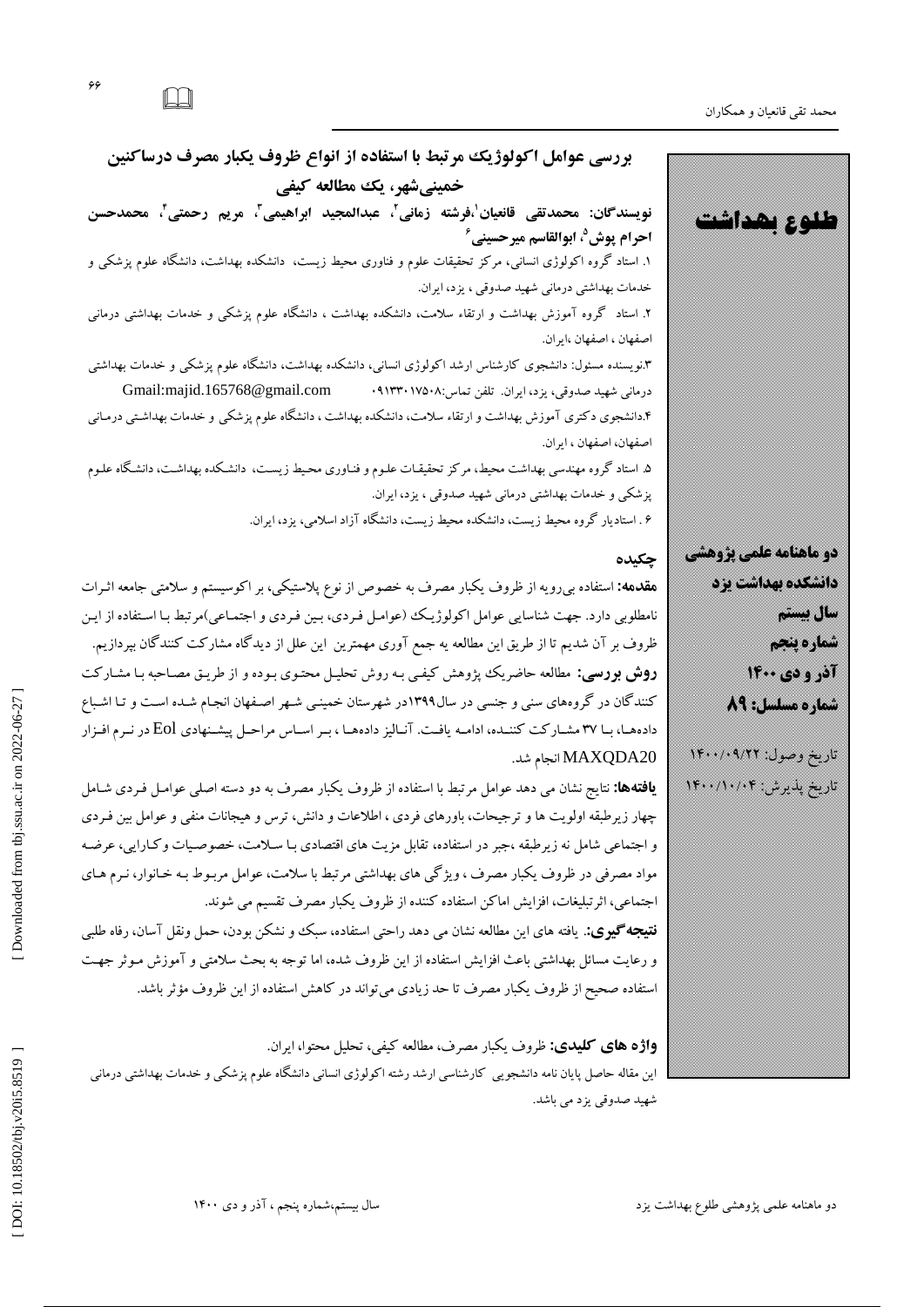در سال های اخیر شاهد افزایش استفاده از ظروف یکبار مصرف

در سطوح مختلف زندگی فردی و اجتماعی افراد جامعه هستیم.

امروزه استفاده از ظروف یکبار مصرف برای نگهداری و عرضه

مواد غذایی به امری ضروری و اجتناب نایذیر در جامعه تبدیل

شده است (۱). در مراکز تهیه، توزیع و عرضه موادغذایی، کلیه

مراسم و جلسات و همچنین مهمانیهای خانگی ضمن رعایت

دقیق مسائل بهداشتی ظروف یکبار مصرف مورد استفاده قرار

میگیرند(۳،۲).استفاده از ظروف یکبار مصرف به ویژه در

صنعت بستهبندی و ذخیرهسازی مواد غذایی به دلیل وزن کم و

مقاومت مکانیکی بالا، ماده اولیه ارزان، نگهداری و حمل و نقل

آسان آنها، سهولت در مصرف، صرفهجویی در وقت، رعایت

مسائل بهداشتی به طور وسیعی در جهان در حال گسترش است

(۵، ۴ ، ۱). پیشرفت جامعه و تغییر در شیوه زند کی مردم نیز در

استفاده از ظروف یکبار مصرف بی¢اثیر نبوده است (۲).

گزارشها نشان میدهند در حال حاضر سالانه ده میلیون تن

پلاستیک در صنایع بستهبندی ایران استفاده میشوند که از این

مقدار ۵۷۰ هزار تن به تولید ظروف یکبار مصرف پلاستیگی

اختصاص دارد که همچنان در حال رشد میباشد (۳). بدین

ترتیب ایران پنجمین کشور مصرف کننده پلاستیک در جهان به

شمار میآید در حالی که با بیش از ۸۳ میلیون نفر جمعیت،

این ظروف به شكلهای مختلف پلاستیكی، فومی، كاغذی،

کیاهی و آلومینیومی تولید می کردند (۲). در کشورهای پیشرفته

بسته بندیهای یکبار مصرف مورد استفاده معمولاً از جنس

سلولز میباشد که این پلیمرها هم برای سلامت انسان بی ضرر

**هقدهِ**

هستند و هم به لحاظ ساز کاری با محیط زیست مورد تایید ار کانهای زیست محیطی میباشند (۷). اما بسته بندیهای یکبار مصرف پلیمری مورد استفاده در کشور ما اغلب از جنس مواد پلیمری سنتزی شیمیایی هستند که ترکیبات شیمیایی مضر<br>دیگری را که در طی تولیدشان بکار رفته، همراه دارند (۸). بنابراین ظروف یکبار مصرف در مقابل مزایای فراوانی كه برای جامعه امروزی فراهم آورده است، دارای معایبی نیز میباشد كه آگاهی از آنها می تواند تا حدی استفاده از ظروف یکبار مصرف را محدودتر كند و روشهاى استفاده صحیح از آن ها را پایه گذاری کند (۹). استفاده مداوم و طولانی مدت از ظروف پلاستیکی یکبار مصرف باعث بروز عوارضی چون بیخوابی و بیحوصلگی میشود. هم چنین احتمال ورود ترکیبات خطرناک این ظروف به مواد غذایی و احتمال ابتلا به سرطان افزایش می یابد (۳).

تمایل به استفاده از کالاهای یکبار مصرف در بین مردم به ویژه در مراسمها و جشنها روز به روز درحال افزایش است و این موضوع راه را برای تولید هرچه بیشتر این محصولات باز کرده است. با توجه به اینکه ارائه راه حل مؤثر و جامع برای کاهش استفاده از این ظروف و هم چنین استفاده صحیح از آن ها در مواقع مورد نیاز، به برنامهریزیهای كاربردی و هدفمند نیاز دارد، لدا بررسی عوامل اجتماعی و فرهنگی هم در سطح فردی و هم در سطوح بین فردی و اجتماعی و درواقع بررسی اکولوژيک عوامل مصرف دارای اهميت بسزايی است. بعلت مطالعات محدود در این زمینه و نقش احتمالی عوامل فرهنگی و زندگی اجتماعی و مشاهدات میدانی در استفاده بیرویه از ظروف یکبار مصرف، این مطالعه با هدف تبیین عوامل

دو ماهنامه علمی پژوهشی طلوع بهداشت یزد نشت از دشت کبش کشور تشکیل شده کبش شماره پنجم، آذر و دی ۱۴۰۰

نوزدهمین جمعیت جهان را دارا میباشد (۴).

 $\gamma$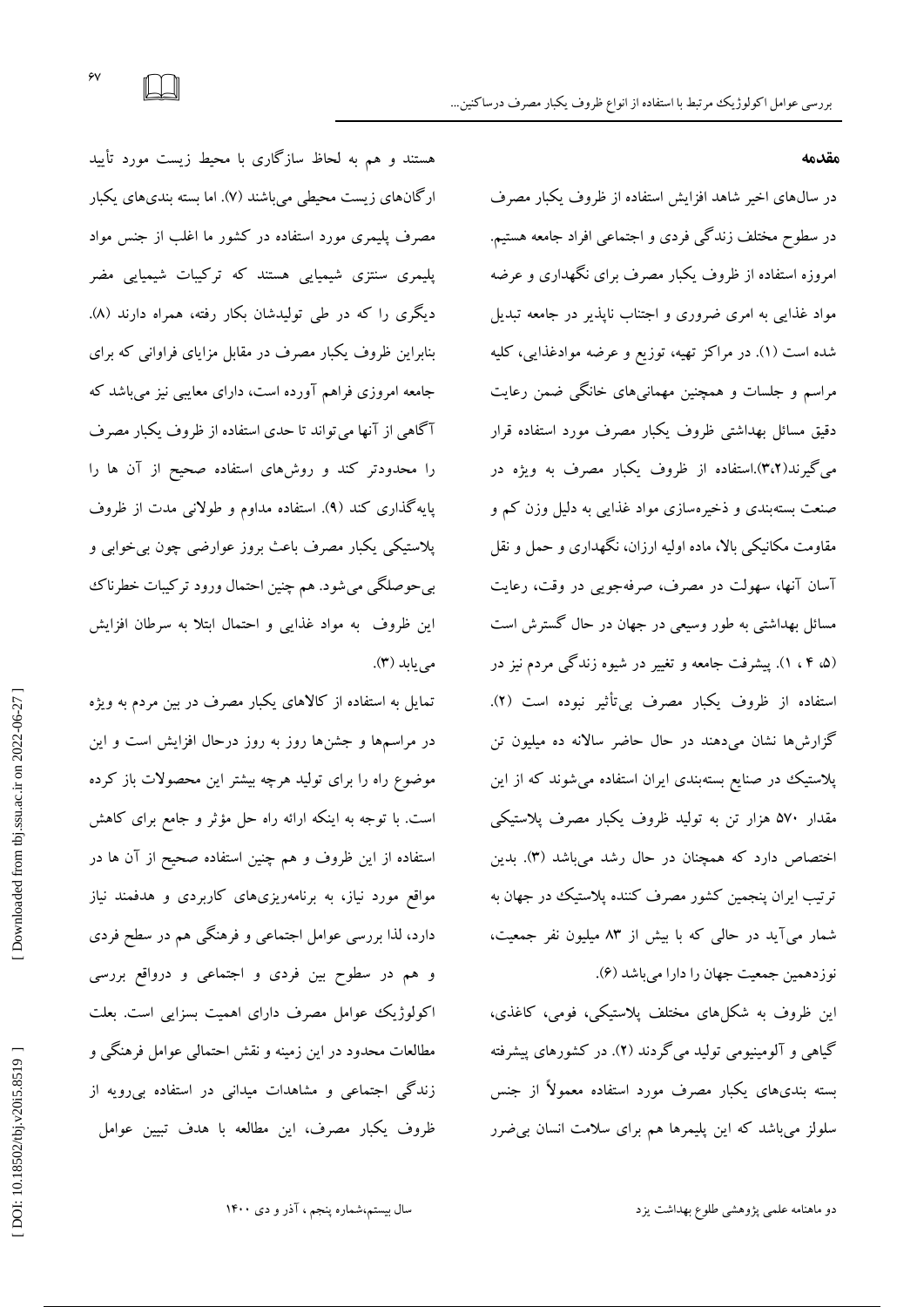اکولوژیک مرتبط با استفاده از ظروف یکبار مصرف در ساكنین شهرستان خمینیشهر انجام شد.

## **رٍش بررسی**

جامعه مورد مطالعه مردان و زنان ۱۶ تا ۷۳ سال از اقشار و مناطق مختلف، علاقمند به همکاری و ساکن شهرستان خمینی شهر بودند. جهت ورود به مطالعه افرادی انتخاب شدند که تجربه استفاده از ظروف یکبار مصرف را داشته باشند و بتوانند تجارب خود را بیان کنند و از طرفی تمایل به انجام مصاحبه نیز داشته باشند.عدم تمایل به مصاحبه ویا نارضایتی از مشارکت در هر مقطعی از یژوهش و سکونت نداشتن در شهرستان خمینی شهر معیار های خروج افراد از مطالعه بود.

مطالعه حاضر در سال ۱۳۹۹ در شهرستان خمینی شهر به روش کیفی و با رویکرد تحلیل محتوای هدایت شده انجام شد. دادههای این مطالعه از طریق انجام مصاحبههای نیمه ساختارمند با استفاده از سؤالات باز به دست آمد.مصاحبهها با رعایت احترام متقابل و اطمینان بخشیدن به مشارکت کننده مبنی بر حفظ راز داری و محرمانه بودن اطلاعات و با کسب رضایت نامه آگاهانه کتبی به صورت ضبط شده جمع آوری شدند و در برخی موارد یادداشت برداریهایی در ضمن مصاحبهها انجام شد.

در مصاحبه توسط محقق از افراد خواسته شد تا ضمن معرفی خود تجربیات شخصی و روزمرهشان در رابطه با استفاده از ظروف یکبار مصرف و همچنین دلایل شخصی شان در استفاده یا عدم استفاده از این ظروف را بیان کنند. ادامه مصاحبه و روند سوالات هم راستا با صحبتهای مشاركت كنندگان ادامه یافت تا زمانی كه فرد صحبت و نظریه جدیدی برای عنوان كردن نداشت و به مصاحبه پایان میداد.

جمع اوری دادهها تا رسیدن به اشباع و تا زمانی که ایده و نظریه جدیدی مطرح نشد، ادامه یافت.

در مجموع ٣٧ مصاحبه با شركت كنندگان مختلف صورت گرفت كه بین ۱۵تا ۴۵ دقیقه به طول انجامید. كلیه مصاحبه های ضبط شده و یادداشت های دستنویس به صورت کلمه به کلمه پیاده سازی و تایپ کردید.

متون تایپ شـده جهت تجزیه و تحـلیل به نرم افزار MAXQDA20 وارد شد و به روش تحلیل محتوا و بر اساس مراحل Elo شامل: ١- پیاده سازی متن مصاحبهها ، یادداشتها ، مشاهدات و بحث کروهی؛ ۲- مروره چند باره مطالب نوشتاری و ایجاد حس نسبت به دادهها و غوطهوری در آن ها جهت در ک بهتر؛ ٣- کددهی باز، به معنای کددهی یا تیتر دادن به متن نوشتهها، گروهبندی کدها؛ ۴– دستهبندی به معنای قرار دادن گدهای مشابه در دستهها؛ ۵– انتزاع کردن به معنای توصیف موضوع از طریق ایجاد دستهها و ایجاد طبقات اصلی،<br>ای مورد بررسی قـرار گرفت.کد اخلاق (۸۲۶۸) به شناسه<br>IR.SSU.SPH.REC.1399.119 در تاریخ ۱۳۹۹/۵/۱۹ برای این پایان نامه با کد ۷۰۲۶اخد شده است.

#### **یافتِ ّا**

افراد مشاركت كننده ٣٧ نفر بوده كه ٥١٪ را زنان و ۴٩٪را مردان تشکیل دادند. در این پژوهش از افراد مختلف و در گروهای سنی مختلف و در مشاغل گوناگون از مشارت كنندگان استفاده شده است.

نتایج مطالعه نشان داد كه رفتار استفاده از ظروف یكبار مصرف در دو دسته اصلی عوامل فردی و بین فردی و اجتماعی دخیل در استفاده از ظروف یکبار مصرف قرار می گیرد.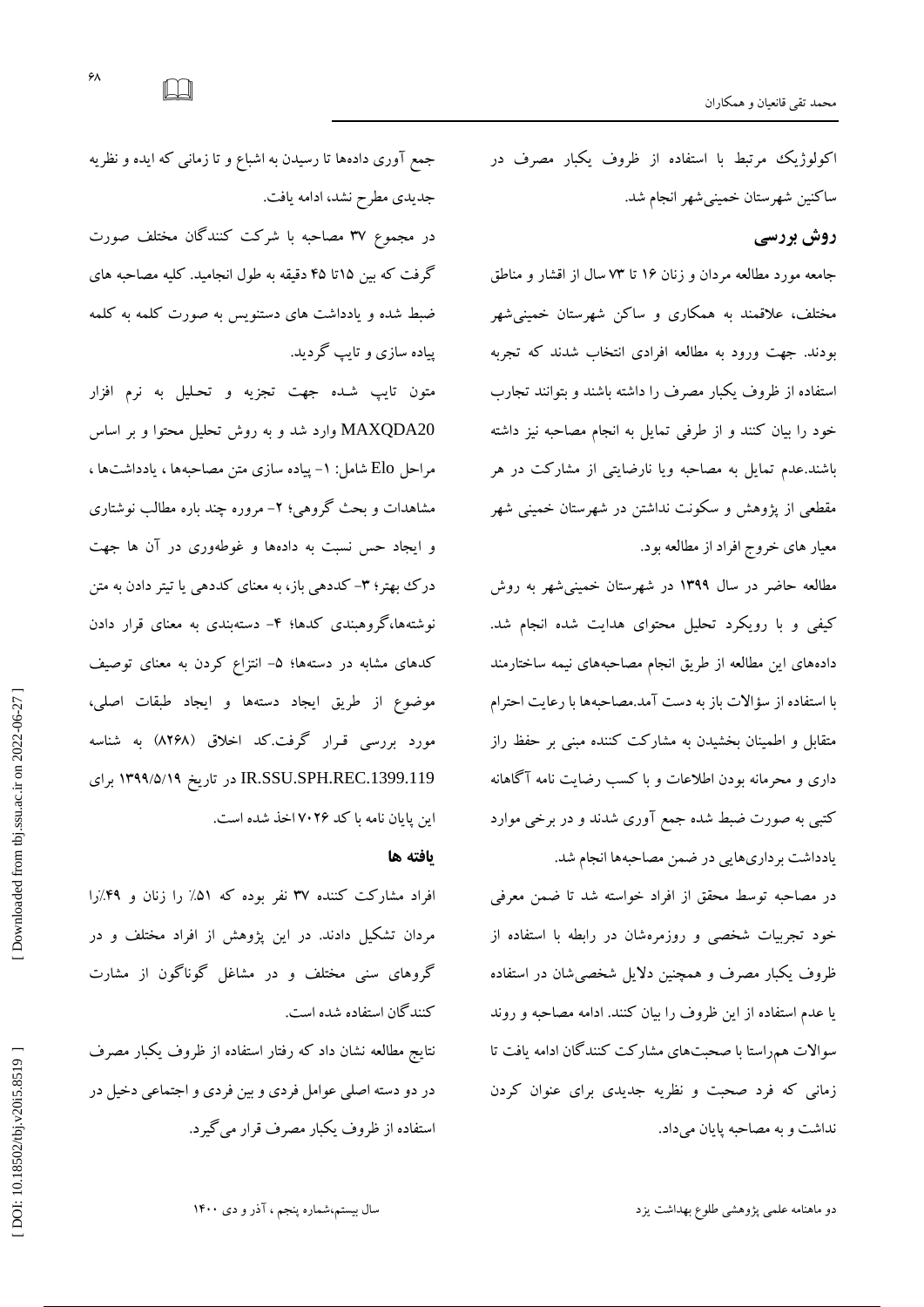$\Box$ 

| ستون                                                                         | تعداد ( درصد فراواني) | متغير   |
|------------------------------------------------------------------------------|-----------------------|---------|
| (7.17701)                                                                    | ۴۰-۴۰ سال             | سن      |
| (101/TT)                                                                     | ۴۰–۴۰ سال             |         |
| $(\Lambda/\Lambda/1)$                                                        | ۵۱-۶۰ سال             |         |
| (19/7)                                                                       | ۴۰–۷۳ سال             |         |
| (79/7)                                                                       | زير ديپلم             | تحصيلات |
| (1977)                                                                       | ديپلم                 |         |
| (19/7)                                                                       | فوق ديپلم             |         |
| $(\langle \uparrow \uparrow \lor \wedge \uparrow \rangle) \uparrow \uparrow$ | ليسانس وبالاتر        |         |
| (01/T0)19                                                                    | زن                    | جنس     |
| $(\frac{1}{2}(\sqrt{2}A)/\sqrt{2}A)$                                         | مرد                   |         |
| (79/7)                                                                       | خانه دار (زن ۱۱)      | شغل     |
| $(\langle \uparrow \uparrow \lor \land \uparrow \rangle) \uparrow \uparrow$  | کارمند (زن ۵ مرد ۹)   |         |
| $(1/\lambda)/\lambda)$ ۴                                                     | شغل آزاد ( مرد ۴)     |         |
| $(\Lambda/\Lambda) \cdot \mathcal{V}$                                        | کارگر ( مرد ۳)        |         |
| $(\Delta \rho) \mathfrak{F} \cdot \mathfrak{H}$                              | فرهنگی (زن ۱ مرد۱)    |         |
| $(\Lambda/\Lambda) \cdot \mathcal{F}$                                        | محصل ( زن ۲ مرد ۱)    |         |
|                                                                              |                       |         |

جدُّول ۱: مشخصات دمو گرافیک مشار کت کنند کان اصلی

"قبلا یک مقدار آگاهی بهداشتی مردم کم بود، الان خیلی خوب میدانند که غذاها و مواد خوراکی فله تاریخ انقضا و تاریخ تولید، مدت و شرایط نکهداری آن خوب نیست. ما هم همینطوریم."(خانم، کارمند، ۴۷ ساله) بررسی صحبتهای افراد شرکت كننده در مصاحبه نشان میدهد

دو ماهنامه علمی پژوهشی طلوع بهداشت یزد است. از دین مستقر تصمیم تقریبات استان استن استقرار استقرار دی ۱۴۰۰

طیف عوامل تسهیل کننده یا مانع شونده فردی در انتخاب

ظروف یکبار مصرف:آگاهی مصرف کنندگان در زمینه مسائل

بهداشتی در رابطه با مواد غذایی فله، دانش محدود آن ها در

رابطه با سلامت ظروف یکبار مصرف، آگاهی ناکافی و عمل

نکردن به آموختهها شرایطی را ایجاد کرده است که موجب

افزایش استفاده از ظروف یکبار مصرف شده است.

که راحت طلبی،زمانبر بودن شستشوی ظروف در مهمانیهای

 [\[ DOI: 10.18502/tbj.v20i5.8519 \]](http://dx.doi.org/10.18502/tbj.v20i5.8519 ) [\[ Downloaded from tbj.ssu.ac.ir on 2022-0](http://tbj.ssu.ac.ir/article-1-3266-fa.html)6-27 ] Downloaded from tbj.ssu.ac.ir on 2022-06-27]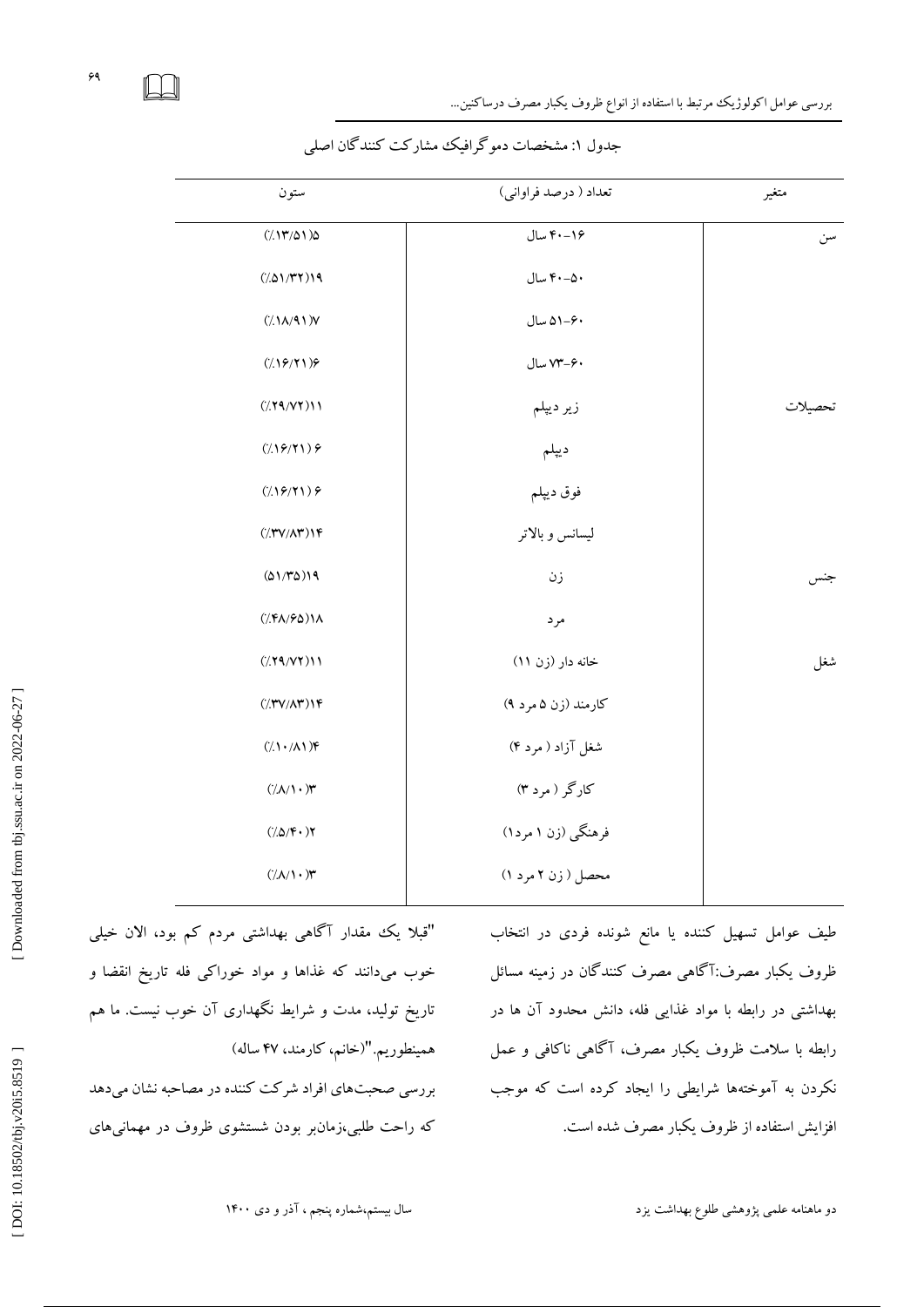بعد دور بندازد. "(خانم، فرهنگی، ۵۶ ساله)

هم بی اثر نبوده." (خانم، خانهدار، ۴۳ ساله) ترجیحات رفتاری افراد مانند ترجیح به استفاده از ظروف چینی و لیوانهای شیشهای در مهمانیها بجای ظروف و لیوانهای یکبار مصرف، ترجیح دادن استفاده از ظروف دائمی در سفر (مثل استیل)، استفاده از لوازم و ظروف آشپزخانه غیرپلاستیکی دائمی مثل آبکش استیل بجای پلاستیکی و همچنین ترجیحات اقتصادی مانند انتخاب مواد غذایی دارای بسته بندی با کیفیت و با وجود پرداخت هزینه بیشتر باعث کاهش مصرف ظروف یکبار مصرف در جامعه شده است. "سعی می کنم حتی برنج را در آبکشهای استیل یا روی آبکش

کنم و پلاستیکی نباشد. چون برنج داع است و ما میریزیم داخل

می کنند و دور میریزند. خیلی برایشان راحت است. چون که جامعه کلا دارد به سمت ماشینی شدن و راحت طلبی میرود، انسان روز به روز کارهایی می کند که به سمت این برود که زندگیاش راحتتر بشود. این

"کلا همیشه جامعه و انسان و بشر به دنبال زندگی ماشینی شده است و به دنبال رفاه و راحتی هستند. وقتی ظرف، یک ظرف ملامین یا چینی باشد باید آن را بشویی و تمییز کنی، جمع آوری آن هست ولی اینها خیر. به محض اینکه استفاده می کنند خصوصا در جایی كه تعداد افراد زیاد باشند، بعد سریع جمع

خانوادگی، راحتی استفاده از ظروف یکبار مصرف در مهمانیهای بزرگ، عدم نیاز به شستشو، راحتی استفاده از مواد بسته بندی شده، راحتی و دسترسی آسان برای کارمندان و از طرفی اهمیت دادن به سلامتی افراد خانواده موجب كاهش استفاده از ظروف یکبار مصرف شده است.

آبکش پلاستیکی و آن حرارتی که بلند میشود و از آن تولید میشود برای ما بد است. " (خانم، فرهنگی، ۵۶ ساله) دیدگاه افراد شرکت کننده در مصاحبه نشان میدهد که ترس از بیمار شدن در صورت عدم استفاده از ظروف یکبار مصرف در شرایط خاص، ترس از شستشوی نامناسب ظروف و انتقال بیماریها، استرس فردی و ترس از به تعویق افتادن كارها، خجالت کشیدن هنگام استفاده از کیسههای پارچهای و نگاه منفی به آنها موجب افزایش استفاده از ظروف یکبار مصرف در دهههای اخیر شده است.

"به خاطر ترس از اینکه شستشو ناصحیح باعث انتقال و ماند کاری بیماری شود، این کارها را انجام میدهم و ظروف یکبار مصرف استفاده می کنم." (خانم، کارمند، ۴۷ ساله)

بررسی صحبتهای افراد نشان می دهد که عواملی چون درک ناكافی از مشكلات استفاده مجدد از بعضی از ظروف یكبار مصرف، بی توجهی به مشکلات سلامتی در تولید و استفاده نادرست از ظروف یکبار مصرف، سنگین بودن ظروف دائمی و سختی استفاده از آنها، ناتوانی افراد در منزل و سالمند بودن آنها، محدودیت و در دسترس نبودن کیسههای پارچهای و نیاز به خریدهای مکرر و روزانه منجر به افزایش استفاده از ظروف<br>یکبار مصرف در جامعه شده است."هر خانهای را که نگاه کنیم میبینیم ۲۰۰–۳۰۰ تا از این ظرفها در خانه جمع است و بعد در ان غداهای دیگر میریزند برای خانه همسایهها میبرند و این اصلا درست نیست. اصلا چندبار استفاده کردن درست نیست. یکبار باید استفاده شود و هیچکس هم یکبار استفاده نمی کند و

 $\Box$ 

DOI: 10.18502/tbj.v20i5.8519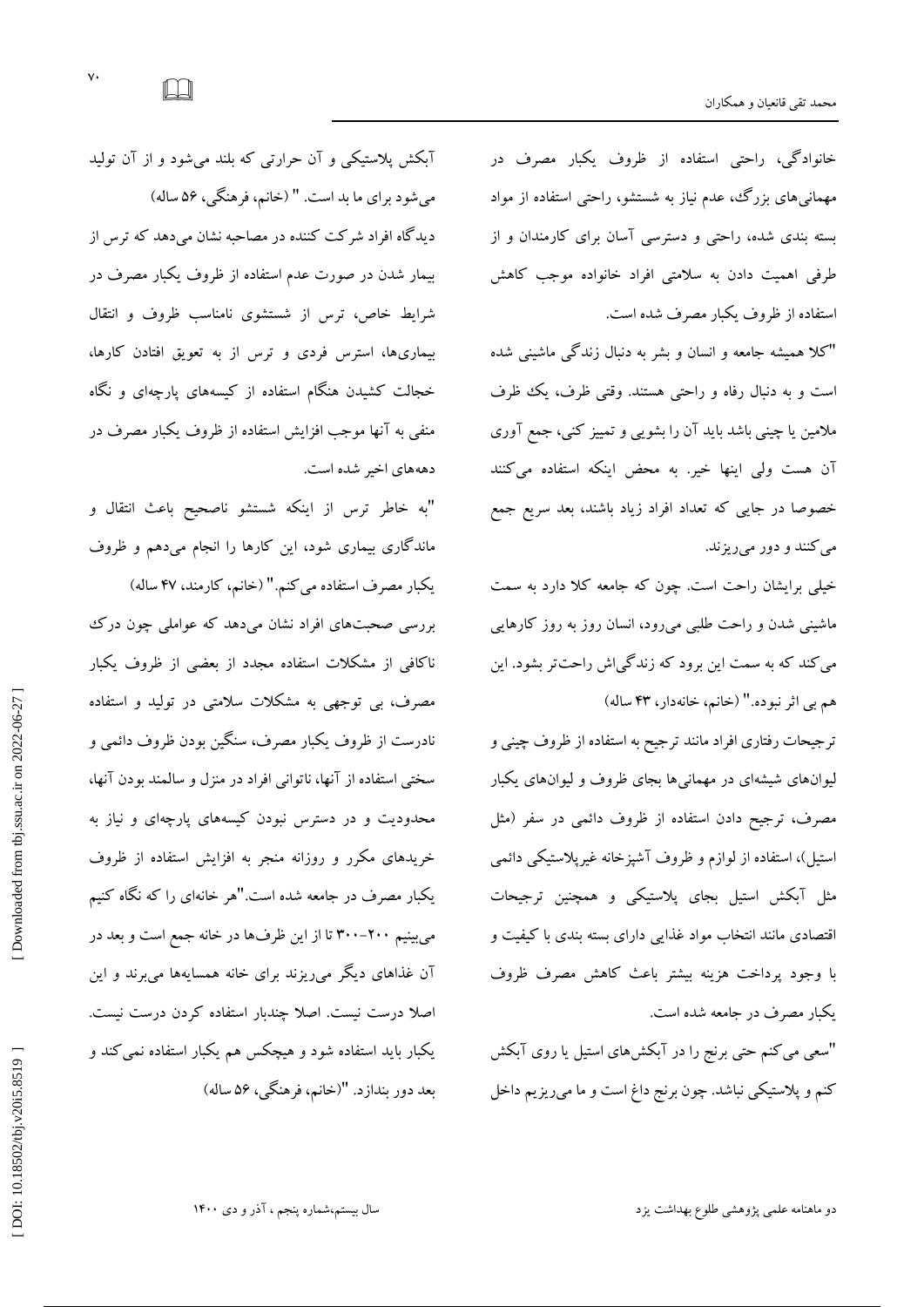افراد شركت كننده در مصاحبه معتقد بودند كه لزوم رعايت دستورالعمل های بهداشتی یعنی استفاده از ظروف یکبار مصرف در شرایط بهداشتی جامعه و موقعیتها و بیماریهای خاص (مانند وضعیت فعلی كرونا) و شرایط و قوانین بهداشتی حال حاضر جامعه؛ و همچنین جبر محیطی مانند سازگار شدن فرد با شرایطی که در آن قرار دارد، بسته بندی بعضی از مواد غذایی، اجناس و داروها در ظروف یکبار مصرف و اجبار ادارات به بسته بندی مواد غذایی توزیعی ازجمله عواملی هستند که استفاده از ظروف یکبار مصرف را افزایش دادهاند.<br>"قبلا مواد غذایی مخصوصا در جامعه حالت سنتی داشت.

ظرفها پلاستیکی، کاغدی، کارتنی بود، فرد میتوانست نتخاب کند ولی الان به نوعی مجبور کردهاند که همه مواد غدایی بسته بندی شود و در سطح جامعه توزیع شود. شاید فسمت اعظمش را بتوانیم بکوییم که اجبار برخانوارها است که از این ظروف استفاده کنند. شاید چارهای به آن صورت ندارند. یعنی حق انتخابی ندارند که بخواهند از این ظروف استفاده نكنند." (آقا، كارمند، ۵۰ ساله)

مصاحبهها نشان میدهد كه به عقیده افراد افزایش تعداد رستورانها، تالارها، آشیزخانههای بیرونبر و اماکن عمومی و استفاده گسترده آنها از ظروف یکبار مصرف، استقبال گسترده مردم از این اماکن و استفاده از لیوانهای یکبار مصرف در اماکن متبرکه نقش مهمی در افزایش استفاده از ظروف یکبار مصرف دارد.

"پارک ها، رستورانها، صنایع مواد غذایی، ادارات، سازمانها، هر جایی که بروید ظروف یکبار مصرف کاربرد دارد و به

فراخور نوع مصرفی که دارند کم و زیاد هست ولی استفاده به وفور دیده میشود. " (آقا، کارمند، ۴۷ ساله) بررسی مصاحبهها نشان میدهد که تبلیغات صورت گرفته نقش مؤثری در افزایش استفاده از ظروف یکبار مصرف داشتهاند. نوع بسته بندیهای خاص و جذاب سبب جلب توجه و تبلیغ و افزایش مصرف میشود. از طرفی تبلیغات شرکتها و تولید کنندهها بر روی پلاستیک&ای خرید موجب تولید گسترده این يلاستيك ها شده است.

"در مغازهها میتوانیم بسته بندی محصولات را اشاره کنیم که در خرید وقتی میروم انجا، بالاخره یک بحثی داریم بنام روانشناسی خرید، خرید و فروش، که در این روانشناسی خرید هر چه تبلیغات و بسته بندی محصول شکیلتر و جدابتر باشد درنتیجه مشتری هم بیشتر جلب میشود و آن را برمیدارد. " (آقا، دانش آموز، ۱۶ ساله)

مصاحبه با افراد و بررسی صحبتهای آنها نشان داد که هزینه كم و مقرون به صرفه بودن ظروف یكبار مصرف به لحاظ اقتصادی در مقایسه با انواع دیگر ظروف یکبار مصرف مثل ظروف كاغذی و آلومینیومی و همچنین ظروف دائمی، صرفه جویی در مصرف آب، عدم تحمیل خسارت به مصرف کننده در مقایسه با ظروف دائمی و گرانقیمت، کاهش هزینههای بسته بندی در کارخانهها، و از طرف دیگر افزایش کارخانههای تولید کننده ظروف یکبار مصرف و به دنبال آن افزایش مغازههای توزیعی در سطح شهر موجب افزایش مصرف این ظروف شده است."اگر فرد بخواهد مهمانی بگیرد یا استفاده کلی داشته باشد، از لحاظ صرفه اقتصادی استفاده از ظروف یکبار مصرف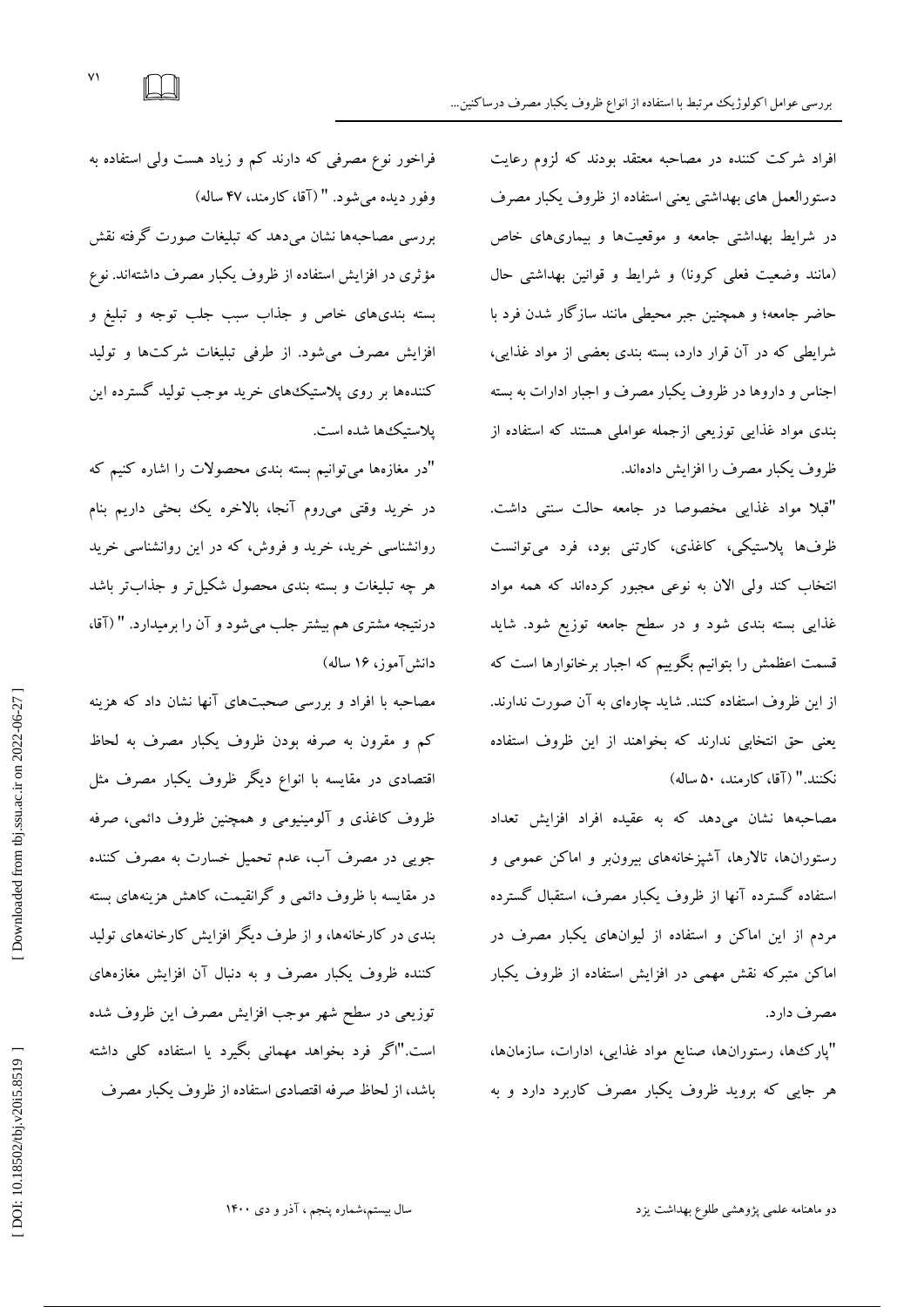چون هزینه کمتری دارد، بهتر است." (خانم، کارمند، ۴۰ ساله) بررسی مصاحبهها نشان میدهد که تنوع استفاده در بخشها و جنبههای مختلف زندگی مانند استفاده از ظروف یکبار مصرف کاغذی و کیاهی در صنوف مختلف، کاهش عرضه مواد غذایی به صورت فله، استفاده از پلاستیک جهت بسته بندی مواد غدایی فابل فریزر و عدم جایکزین مناسب، استفاده از سلفون برای كارهای مختلف (از نگهداری مواد غذایی تا كارهای هنری)، ضربه پذیر بودن، عدم شکنندگی، عایق بودن مواد پلاستیکی،<br>تنوع طرح و رنگ، شکل پذیری بالا، فراوانی مواد اولیه تولید ظروف پلاستیکی و وجود انواع و اقسام آن، شکیل و زیبا بودن آنها، در دسترس بودن كیسههای پلاستیكی به وفور در فروشگاهها و همچنین راحتی استفاده از ظروف یکبار مصرف و کیسههای پلاستیکی از مهمترین دلایل افزایش مصرف ظروف یکبار مصرف و کیسههای یلاستیکی در جامعه است.

"یک خاصیت دیگری که ظروف یکبار مصرف بسته بندی دارند شفاف بودن آن هاست. مثلا شخصی که میخواهد محصولی را خریداری كند در فروشگاهها می تواند محتویات آن ظرف را به راحتی ببیند و همین موجب جدب شدن مشتری می شود و موجب افزایش خرید آن کالا و ترویج استفاده از ظروف یکبار مصرف." (آقا، دانش آموز، ۱۶ ساله)

> مصاحبه با افراد مختلف نشان داد كه به دلیل رعایت مسائل بهداشتی و بهداشتی تر بودن استفاده از ظروف یکبار مصرف، اهمیت رعایت اصول بهداشتی و كاهش بار بیماری های واگیردار، اهمیت به تمیزی و پاکیزگی و افزایش سرعت عمل در رستوران ها برای آماده کردن میز ها منجر به افزایش استفاده از

ظروف یکبار مصرف شده است.

"ظروف یکبار مصرف حتی در بحث کرونا یا مسائل بهداشتی و بیماریهای دیگر کنار آن، خیلی نقش مثبت دارد. قطعا بسته بندی بهداشتی مفهومش این است که خیلی پروتکل های

بهداشتی در آن رعایت میشود." (آقا، کارمند، ۴۵ ساله) با توجه به نتایج استخراج شده از مصاحبهها افزایش تعداد افراد در مهمانی، مراسمهای عروسی یا عزاداری و دیگر مراسمها، زمان بودن شستشوی ظروف دائمی و درمقابل راحتی بیشتر و خستگی کمتر میزبان در مهمانیها هنگام استفاده از ظروف یکبار مصرف، لذت بردن از لحظات مهمانی و دورهمی، افزایش سطح مصرف خانوادهها و پیشروی آن ها به سمت مصرف گرایی، تجمل گرایی خانوادهها و رقابت در بین خانوادهها (چشم و هم چشمی)، احساس شیک، خاص و باکلاس بودن و جایگاه اجتماعی بالاتری داشتن هنگام استفاده از این ظروف ازجمله عواملی است كه منجر به افزایش استفاده از ظروف و سفرههای یکبار مصرف در بین خانواده ها میشود.

"چشم و هم چشمی هم خیلی تأثیر داشته است. در این چشم و هم چشمیها فکر می کنند اگر ظروف یکبار مصرف با طرحها و<br>شکل های متفاوت با الگوهایی که روی آن نقاشی شده یا سفره-های یکبار مصرفی که انواع و اقسام طرحها را دارد، استفاده کنند باعث زیبایی مراسمشان میشود." (آقا، کارمند، ۳۷ ساله) درمقابل این عوامل دلایلی ازجمله آداب و فرهنگ خانوادگی افراد، اعتقادات خانوادگی و حفظ فرهنگ مهمانداری، احترام به مهمان و عدم توهین به آنها، القای حس خوب و مثبت در مهمان و زیبایی و وزین بودن مجلس مهمانی موجب میشود که افراد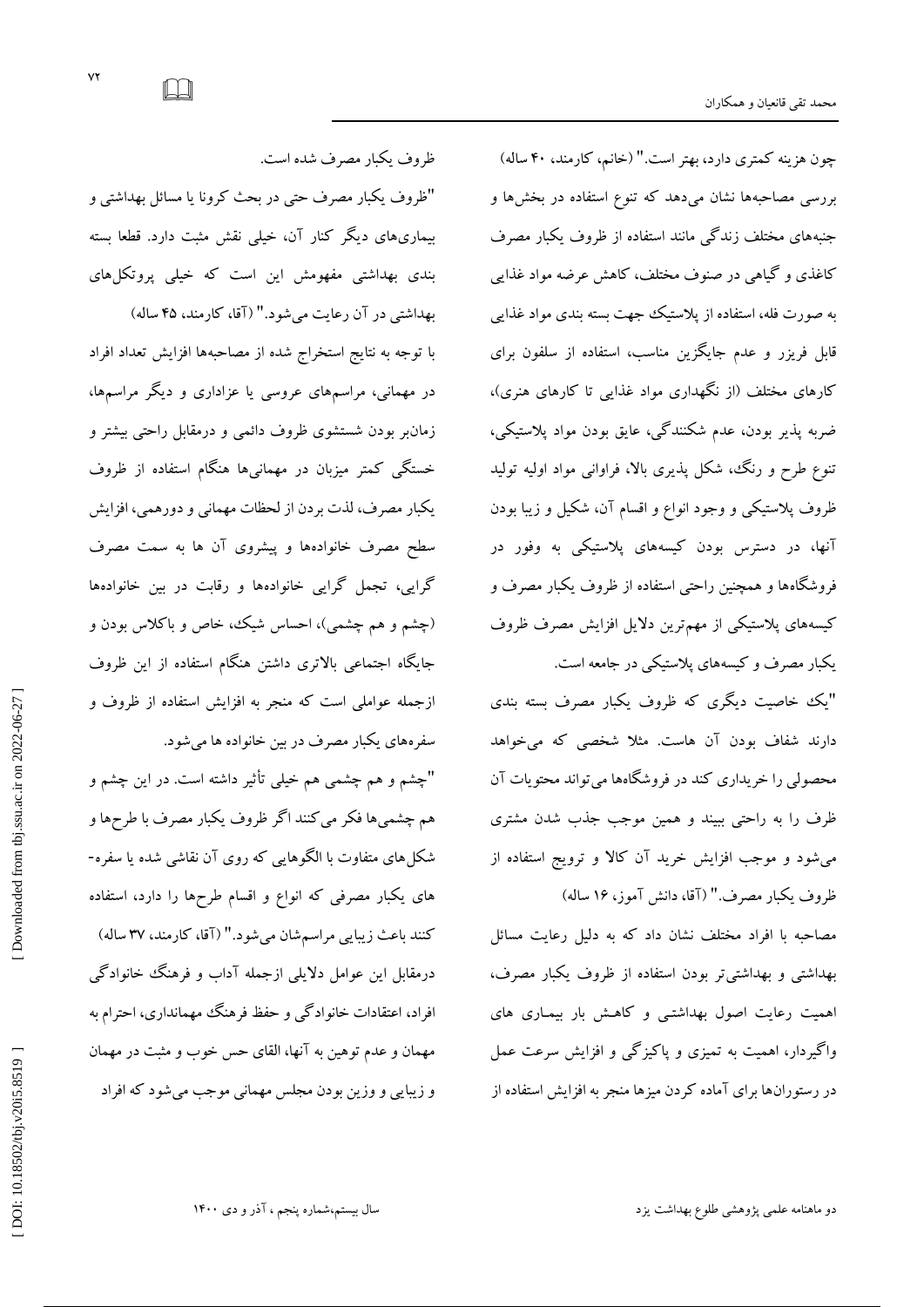از ظروف دائمی چینی و شیشهای استفاده کنند و این امر سبب کاهش استفاده از ظروف یکبار مصرف در بعضی از خانوادهها می شو د.

"از لحاظ فرهنگ مهمانداری و احترام به مهمان و سنگینی و وزینی یك مهمانی، ترجیحم این است كه ظروفم ظروف مناسب و دائمی باشد." (خانم، کارمند، ۴۷ ساله)

عرضه مواد مصرفی با ظروف یکبار مصرف توسط سازمانها:بررسی صحبتهای افراد شركت كننده در مصاحبه نشان میدهد که استفاده از ظروف و مواد پلاستیکی یکبار مصرف در بیمارستانها و آزمایشگاهها و مراکز بهداشتی به علت رعایت بحث بهداشت، سهولت استفاده و عدم نیاز به استریل کردن برای استفاده مجدد، سلامت و ایمنی افراد در بحث تزریقات و نمونه گیری آزمایشات و انتقال آسان نمونههای آزمایشی در مسافت های طولانی، افزایش استفاده از این ظروف در كارخانهها و مراكز برای توزیع مواد مصرفی بین كاركنان، عرضه گسترده محصولات و مواد غذایی در بسته بندیهای یکبار مصرف و عدم وجود محصولات با بسته بندیهای غیر پلاستیکی موجب افزایش گسترده استفاده از این ظروف در جامعه شدهاند.

"در مراکز بهداشتی و مجتمعهای کاری، اجتماعی، اقتصادی که میرویم اکثراً از ظروف یکبار مصرف برای مواد غدایی و این موارد استفاده میشود. " (آقا، کارمند، ۴۷ ساله)

نرمهای اجتماعی در استفاده یا پرهیز از ظروف یکبار مصرف:اطلاع نداشتن از استانداردهای مورد نیاز برای تولید ظروف یکبار مصرف و انتخاب ظرف مناسب، تغییر در سبک خرید و خرید کلی ماهانه، خرید از فروشگاههای بزرگ و

تفکیک اقلام خریداری شده در پلاستیک&ای جداگانه، تغییر شرایط زندگی مردم نسبت به گذشته، تغییر سبک زندگی و فرهنگ مردم، تربیت خانوادگی، تغییر تدریجی شرایط زندگی مردم و ماشینی شدن زندگیها و تغییر نگرش مردم، تغییر شرایط فرهنگی جامعه و باب شدن استفاده از ظروف یکبار مصرف، تغییرات فرهنگی خانوادهها، رواج ارزشهای غلط، ایجاد باورها و فرهنگ های جدید، افزایش استقبال از مواد غذایی بسته بندی به دلیل وجود برچسبهای بهداشتی (شامل تاریخ تولید، تاریخ انقضا، شرایط نگهداری و تاییدیه بهداشت) بر روی آن ها، عدم دسترسی به امکانات کافی در سفر، دسترسی ناکافی به آب، راحتی استفاده از ظروف یکبار مصرف در سفر، فضای کم و محدودیتهای سفر موجب افزایش استفاده از ظروف یکبار مصرف در سالهای اخیر در جامعه شده است و به نوعی این ظروف با زندگی مردم عجین شده است.

"سبک زندگی و فرهنگ و شرایطی که جامعه دارد و شرایط کلی جامعـه به سمت خاصـی سـوف پیدا می کند و در یکسری رفتارهایی مثل همین مصرف پلاستیک۵ها اثرگذار میشود و آن<br>را تحت تأثیر قرار میدهد و باعث افزایش مصرف می،شود." (خانم، كارمند، ۴۷ ساله)

اطلاع رسانی درست و کارآمد، آگاهی رسانیهای عمومی، آموزش همگانی، اطلاع رسانی و آموزش از طریق رسانهها و افزایش اطلاعات مردم در رابطه با مضرات و مشکلات ظروف یکبار مصرف و نحوه صحیح استفاده از آن ها، استفاده از كیسه های گیاهی در بعضی از فروشگاهها، همراه داشتن كیسههای پارچهای، وجود جایگزین مناسب برای ظروف یکبار مصرف پلاستیکی، آگاهی از دیر تجزیه شدن ظروف پلاستیکی و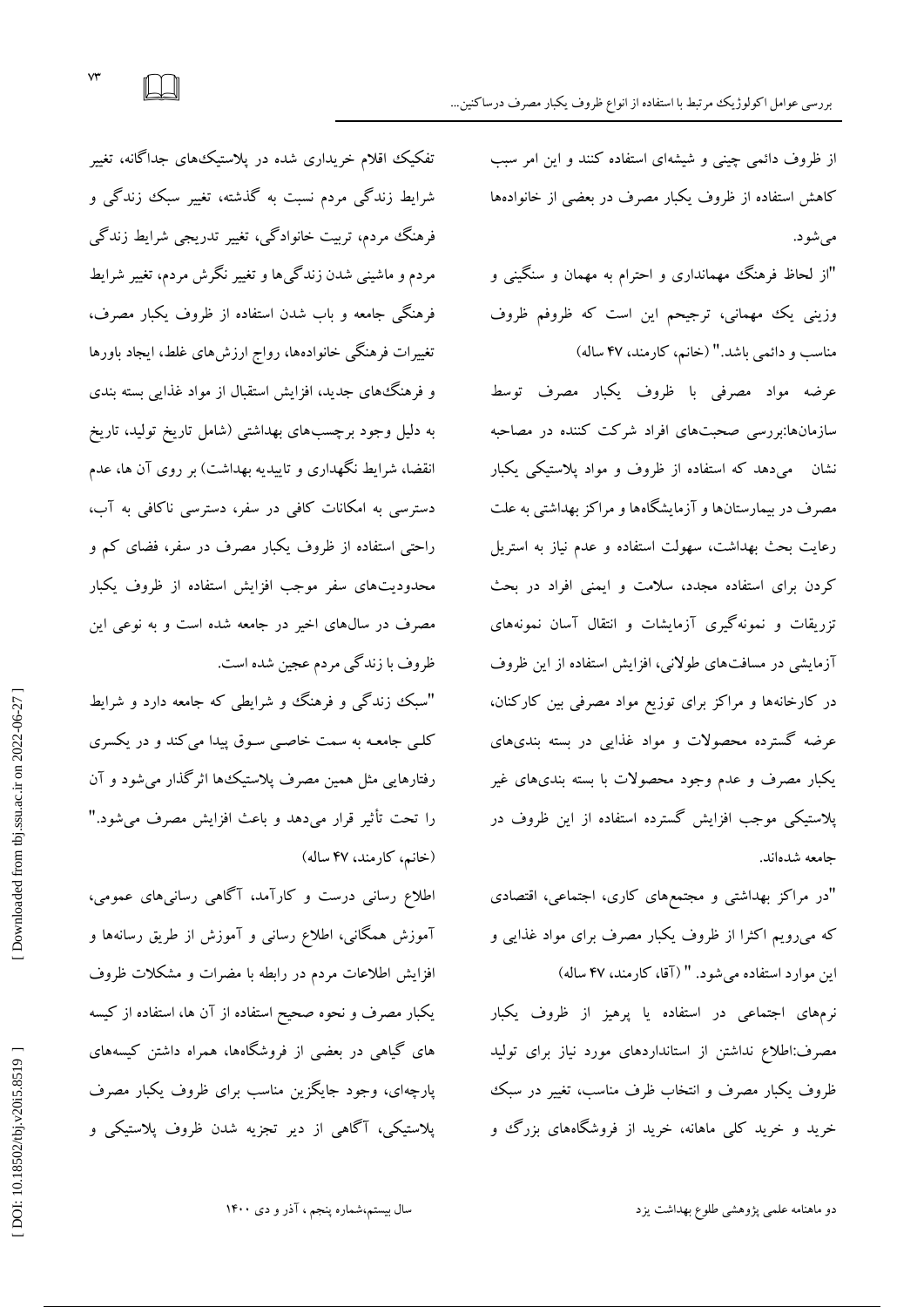آلودگیهای زیستی ناشی از آن ها، توجه به نسلهای آینده و هم چنین توجه به حفظ طبیعت، جبر اقتصادی حاکم بر جامعه و گران شدن مواد اولیه و درنهایت گران شدن ظروف پلاستیکی می تواند در کاهش استفاده از این ظروف تأثیر مثبت داشته باشد. "حتما باید ظرفهای یکبار مصرف یک جایگزین خوب داشته باشند که بشود آن را به چرخه طبیعت برگرداند. اگر جایگزین آن بیایید کم کم نهادینه میشود و مردم روی بیاورند به آن سمت و کمتر یکبار مصرف استفاده میکنند."(آقا،کارمند، ۴۰ ساله)

# **بحث ٍ ًتیجِ گیری**

هدف از مطالعه حاضر بررسی عوامل اکولوژیک موثر در استفاده از ظروف یکبار مصرف در شهرستان خمینی شهر بود. نتایج یژوهش نشان داد که عوامل مؤثر در استفاده از ظروف یکبار مصرف شامل عوامل درون و بین فردی و اجتماعی می شود.. این عوامل درون و بین فردی و اجتماعی هم بر افزایش و هم بر کاهش استفاده از ظروف یکبار مصرف تأثیرگذار هستند. نتایج جاویدی و همکاران (۱۳۹۹) نیز هم راستا با نتایج این پژوهش بود (١٠). نتایج مطالعه آن ها نشان داد که عوامل مؤثر بر رفتار خرید در مصرف كنندگان سبز (طرفداران حفظ طبیعت و مصرف کنندگان محصولات سازگار با محیط زیست) به عوامل درونی و بیرونی مربوط میشود. آن ها عنوان کردند<br>که این عوامل درونی شامل عوامل فردی، روانی و ارزشی-عتقادی، و عوامل بیرونی شامل عوامل فرهنگی– اجتماعی، عوامل مرتبط با محصول و عوامل بازاریابی و تبلیغات میباشد. در این مطالعه افراد رفاه و راحتی خود و خانواده را بر دیگر عوامل مقــدم دانســته و این موضــوع یکی از مهــمترین دلایــل

افزایش استفاده از ظروف یکبار مصرف بود. مهدوی مزده و فخیم هاشمی (۱۳۹۳) در مطالعات خود (۱۱) دریافتند كه افراد با وجود آگاهی نسبی در رابطه با مضرات استفاده از ظروف یکبار مصرف، به دلایلی چون سبکی، راحتی، نشکن بودن، این ظروف را در اولویت استفاده قرار میدهند. یژوهش رجبی زاده و افسرینژاد (١٣٨٣) نیز نشان داد که اعتقاد به بهداشتیتر بودن بطریهای آب معدنی از عمومیترین دلایل گرایش مردم به آن ها است (١٢). در مقابل نتایج نشان داد که افزایش آگاهی و توجه به بحث سلامت خانواده یکی از مباحث اصلی و مؤثر در جهت کاهش استفاده از ظروف یکبار مصرف است که توجه و برنامه ریزی درباره آن میتواند در درازمدت تأثیر مثبتی در كاهش مصرف داشته باشد. مطابق با این نتایج مطالعه شارپ و همکاران (۲۰۱۰) نیز نشان داد که آموزشهای عمومی و افزایش آگاهی عمومی در رابطه با جنبههای منفی پلاستیک&ای یکبار مصرف موجب کاهش استفاده مردم از این محصولات میشود (۱۳).نتایج خضـرایی (۱۳۹۴) نیز تاثیـر مثبت اموزش در جایگزینی ظروف یکبار مصرف گیاهی بجای ظروف یکبار مصرف پلاستیکی را نشان داد (۷). رعایت مسائل بهداشتی در جامعه از مهـمترین عوامـل تشـویق کننده افراد به استفاده از ظروف یکبار مصرف است. کولیگنون و همکاران (۲۰۰۹) نیز یکی از دلایل عمده افزایش استفاده از ظروف یکبار مصرف در جامعه را انتقال کمتر بیماریهای واگیردار توسط این ظروف نسبت به ظروف چند بار مصرف عنوان کرده است(۱۴). گستردگی توزیع این ظروف در سطح جامعه از عوامل سوق دهنده آن ها به استفاده از ظروف یکبار مصرف میشود است. نتایج آدانه و مولتا (۲۰۱۱).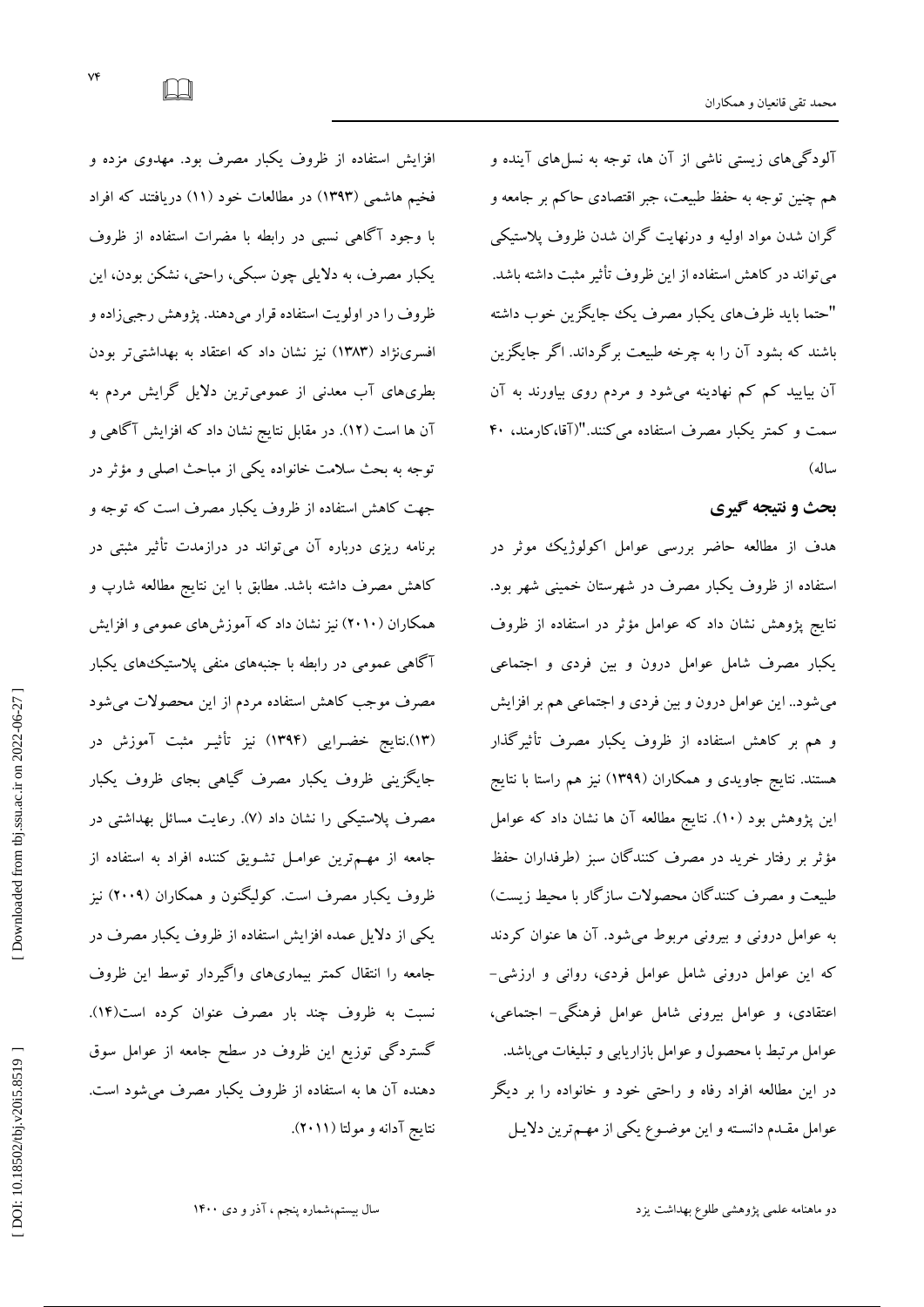نیز با یافتههای این یژوهش مطابقت داشت (١۵). تغییر شرایط اجتماعی و فرهنگی شامل تغییر در نگرش مردم، سبک خرید، سبک زندگی، ماشینی شدن زندگیها و راحت طلب افراد و از طرف دیگر آموزش ها و تبلیغات انجام گرفته در زمینه استفاده از ظروف یکبار مصرف باعث افزایش استفاده از این محصولات شده است. در همین راستا نتایج پژوهش جهانی و همکارانش (۱۳۹۶) نشان داد که آگاهی عمومی پایین از مضرات استفاده از محصولات یلاستیکی یکبار مصرف، فرهنگک استفاده نادرست، نگرش منفی و اشتباه نسبت به کالاهای یکبار .<br>مصرف مانند کیسههای پلاستیکی حامل، به عنوان سه دلیل عمده و اصلی استفاده بیش از حد از محصولات یلاستیکی از طرف مصـاحبه شـوندگان مطـرح شـد (١۶). نتيجه پژوهش مشخص می کند که ظروف یکبار مصرف به عنوان یک کالای بر گرفته از طبیعت و تولید شده توسط انسان بخش قابل توجهی از تعامل بین انسان و اکوسیستم اطراف آن را تحت تأثیر قرار میدهد. بازگشت این ظروف به طبیعت ً نیز از بعد دیگری بحث اکولوژی انسانی را به چالش میکشد. در این میان تأثیر افراد از یکدیگر در جامعه که بر استفاده از ظروف یکبار مصرف تأثیر گذار است نبز قامل تامل است.

مردم برای افزایش رفاه، رضایت درونی، آرامش و راحت طلبی خود گرایش زیادی به استفاده از ظروف یکبار مصرف دارند. در این میان شرایط حاکم بر جامعه نیز آن ها را به استفاده بیشتر از این کالاهای یکبار مصرف تشویق می کند، اما توجه به بحث سلامتی و برنامه ریزی برای آموزش خانوادهها تا حد زیادی می تواند با افزایش آگاهی افراد در كاهش استفاده از این ظروف مؤثر باشد.

از طرفی به دلیل توجه به اكوسیستمها و محیط زیست و تلاش برای حفظ آنها توسط مردم، آموزشهای صحیح در رابطه با استفاده درست و اصولی از ظروف یکبار مصرف علاوه بر کاهش مصرف این ظروف به حفظ طبیعت و کاهش آسیب وارده بر آن توسط زبالههای تولیدی توسط انسان کمک می کند.

**تضاد هٌافع** 

نویسندگان این مقاله اعلام می دارند هیچگونه تضاد منافعی در این مطالعه وجود ندارد. **تشکر ٍ قدر داًی** نویسندگان بر خود لازم می دانند که از همه کسانی کـه مـارا در اجرای این مطالعه یاری نموده اند تشکر و قدردانی نماید.

## **References**

1-Shaygan J, Zabihi M. Advantages and disadvantages of plastic containers and their comparison with glass containers in food industry. Iranian Journal of Chemical Engineering (Special Issue: Glass Industry) .2014;73: 46 -52. [Persian]

2 -Khudabakhshi A, Asadi Amirabadi MR, Sedhi M, et al. Study of the concentration of heavy metals lead, copper and chromium in disposable containers used in Shahrekord in 2015. Journal of Environmental Health Research. 2017; (3): 36-141. [Persian]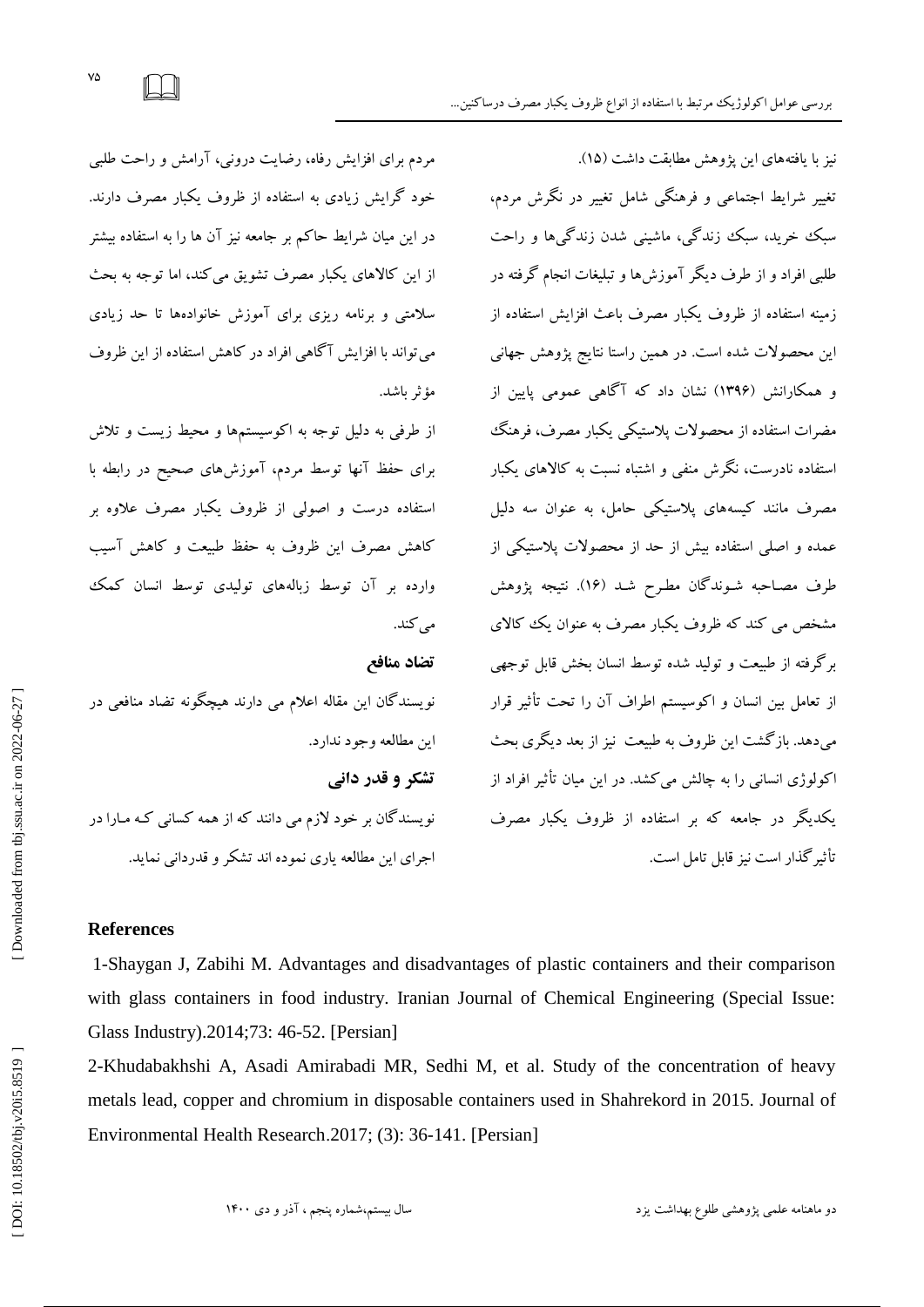3 - Sajjadpour M. Disadvantages of using plastic containers. Journal of Agriculture and Food. 2016; 167: 42 -3. [Persian]

4 -Bach C, Dauchy X, Chagnon MC, et al. Chemical migration in drinking water stored in polyethylene terephthalate (PET) bottles: a source of controversy. Water Research 2012; 46(3): 83 - 571.

5-Li X, Ying GG, Su HC, et al. Simulta neous determinationand assessment of 4 -nonylphenol, bisphenol A and triclosan in tap water, bottled water and baby bottles. Environment International . 2010; 36: 62 -557.

6 -Kazemi A, Younesi H, Bahramifar N. Migration of bisphenol A and nonyl phenol from mineral water bottles and disposable plastic containers to water at different temperatures. Journal of Health and Environment, Iranian Journal of Environmental Health Scientific Research Quarterly. 2013; 6(4): 15 -522. [Persian]

7 -Khazraei L. The effect of teaching the use of disposable plant containers on reducing environmental pollution In: Fourth National Conference on Environment, Energy and Bio -Defense 2015. Tehran: Mehr Arvand Higher Education Institute (Extension Group of Environmentalists). [Persian]

8- Akbari B, Entezari MH, Saberpour E. Determination of quantity and quality of organic matter released from disposable containers with three detection systems. In: 9th Iranian National Nutrition Congress 2006. Tabriz: Tabriz University of Medical Sciences and Health Services. [Persian]

9-Andra SS, Makris KC, Shine JP, et al. Coleaching of brominated compounds and antimony from bottled water. Environment International .2012; 38: 45 -53.

10 -Javidi KermaniNejad M, Forouzandeh Dehkordi L, Hosseini MH, et al. Identification and extraction of factors affecting consumers green shopping behavior using the meta -combination method. Consumer Behavior Studies.2020;7(2): 47 -73.[Persian]

11 -Mahdavi Mazda M, Fakhim Hashemi N. Survey of consumer awareness of the type of packaging of food and beverages. Journal of Food Science and Nutrition.2014; 11: 69-80. [Persian] 12 - Rajabi Zadeh A, Afsarinejad MR. Survey of knowledge and opinions of the people of Kerman regarding the use of bottled water for food purposes. Journal of Kerman University of Medical Sciences .2004; 11(4): 43 -250. [Persian]